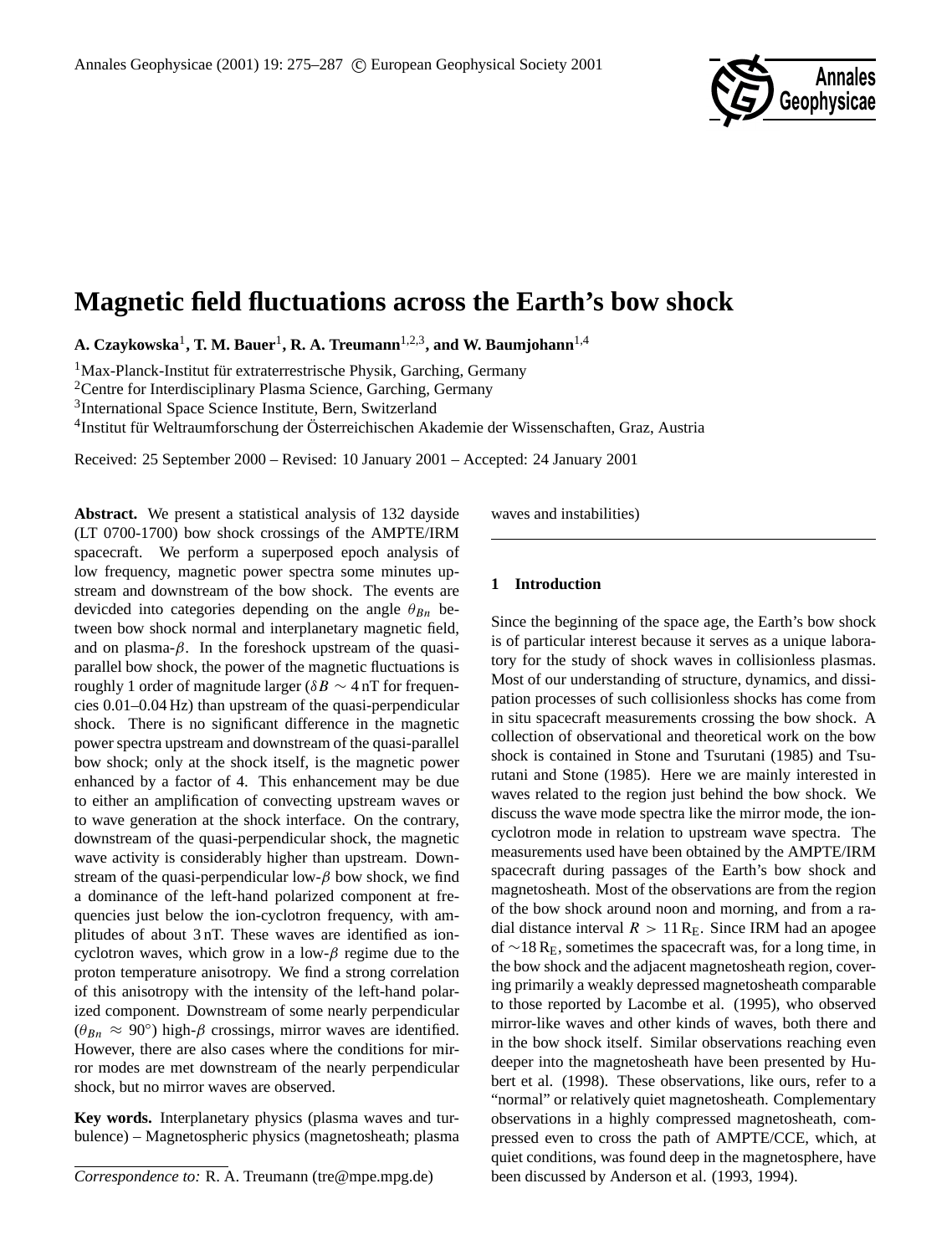Structure, dynamics, and dissipation processes of the bow shock vary considerably, depending on the angle  $\theta_{Bn}$  between the upstream magnetic field and the shock normal, on the plasma- $\beta$ , i.e., the ratio of plasma to magnetic pressure in the upstream region, and on the Mach numbers  $M_A$  or  $M_{ms}$ , i.e., the ratios of the solar wind velocity along the shock normal to the upstream Alfvén or magnetosonic speed. For quasi-perpendicular shocks with  $\theta_{Bn} > 45^{\circ}$ , the main transition from the solar wind to the magnetosheath is accomplished at a sharp ramp. In contrast, quasi-parallel shocks with  $\theta_{Bn}$  < 45° consist of large-amplitude pulsations extending into the foreshock region. For larger Mach numbers, this pulsating structure continuously re-forms by virtue of collisions between convecting upstream waves and the shock (Burgess, 1989), or due to an instability at the interface between solar wind and heated downstream plasma (Winske et al., 1990).

Two-fluid theories of shocks have indicated the presence of a critical magnetosonic Mach number,  $M^*$ , above which ion reflection is required to provide the necessary dissipation (e.g. Kennel et al., 1985). However, it has been demonstrated by observations (Greenstadt and Mellott, 1987; Sckopke et al., 1990) that ion reflection occurs also below M<sup>∗</sup> and that the distinction between subcritical ( $M_{ms} < M^*$ ) and supercritical ( $M_{ms} > M^*$ ) shocks is not sharp. Whereas the ramp of quasi-perpendicular shocks at high Mach numbers is preceded by a foot and followed by an overshoot, these features are less prominent at low Mach numbers (Mellott and Livesey, 1987). While quasi-parallel shocks are steady at low Alfvén Mach numbers,  $M_A \leq 2.3$ , they become unsteady for higher Mach numbers due to their continuous reformation (Krauss-Varban and Omidi, 1991; Winske et al., 1990; Omidi, 1995).

An important role in the dissipation process is played by ions reflected at the bow shock (Sckopke et al., 1983; Thomsen et al., 1985). At quasi-parallel shocks, they can escape from the shock into the foreshock region and drive ion beam instabilities. These instabilities may excite large-amplitude waves observed in the foreshock region, e.g. by Le and Russell (1992) and Blanco-Cano and Schwartz (1995). At quasiperpendicular shocks, the reflected ions gyrate back to the shock and enter the downstream region, where their presence causes a high perpendicular temperature anisotropy (Sckopke et al., 1983). This anisotropy leads to the generation of ioncyclotron and mirror waves (e.g. Price et al., 1986; Gary et al., 1993). These waves have been observed in the Earth's magnetosheath, e.g. by Sckopke et al. (1990) and Anderson et al. (1993, 1994). Closer to the magnetopause, the mechanism of field line draping generates anisotropic ion distributions and leads to the formation of the plasma depletion layer. Waves in this environment have also been described by Anderson et al. (1993, 1994). Large-amplitude mirror waves have been observed in planetary magnetosheaths, e.g. by Bavassano-Cattaneo et al. (1998) in Saturn's magnetosheath, where the ion temperature anisotropies are due to both shock heating and field line draping.

In the present study, we investigate the average be-



**Fig. 1.** Positions of the 132 AMPTE IRM bow shock crossings rotated into the ecliptic plane: quasi-parallel are  $+$  signs; quasiperpendicular low-β ( $\beta$  < 0.5) are triangles,; quasi-perpendicular medium- $\beta$  (0.5 <  $\beta$  < 1.0) are diamonds; quasi-perpendicular high- $\beta$  ( $\beta$  > 1.0) are squares; bold squares are events, where mirror modes have clearly been identified. The hyperbola is the best-fit hyperbola through the crossings with multiple crossings weighted as one event.

haviour of the low frequency magnetic wave power as measured by AMPTE/IRM during 132 bow shock crossings. We show that these waves behave differently across quasiperpendicular and quasi-parallel shocks. Section 2 provides a short description of the available data. It is followed by Sect. 3 which compares quasi-perpendicular and quasiparallel shock crossings. In Sect. 4, low and high- $\beta$  bow shock crossings are compared for the quasi-perpendicular shock, and it is outlined why a classification by  $\beta$  is preferred over the classification by Mach number.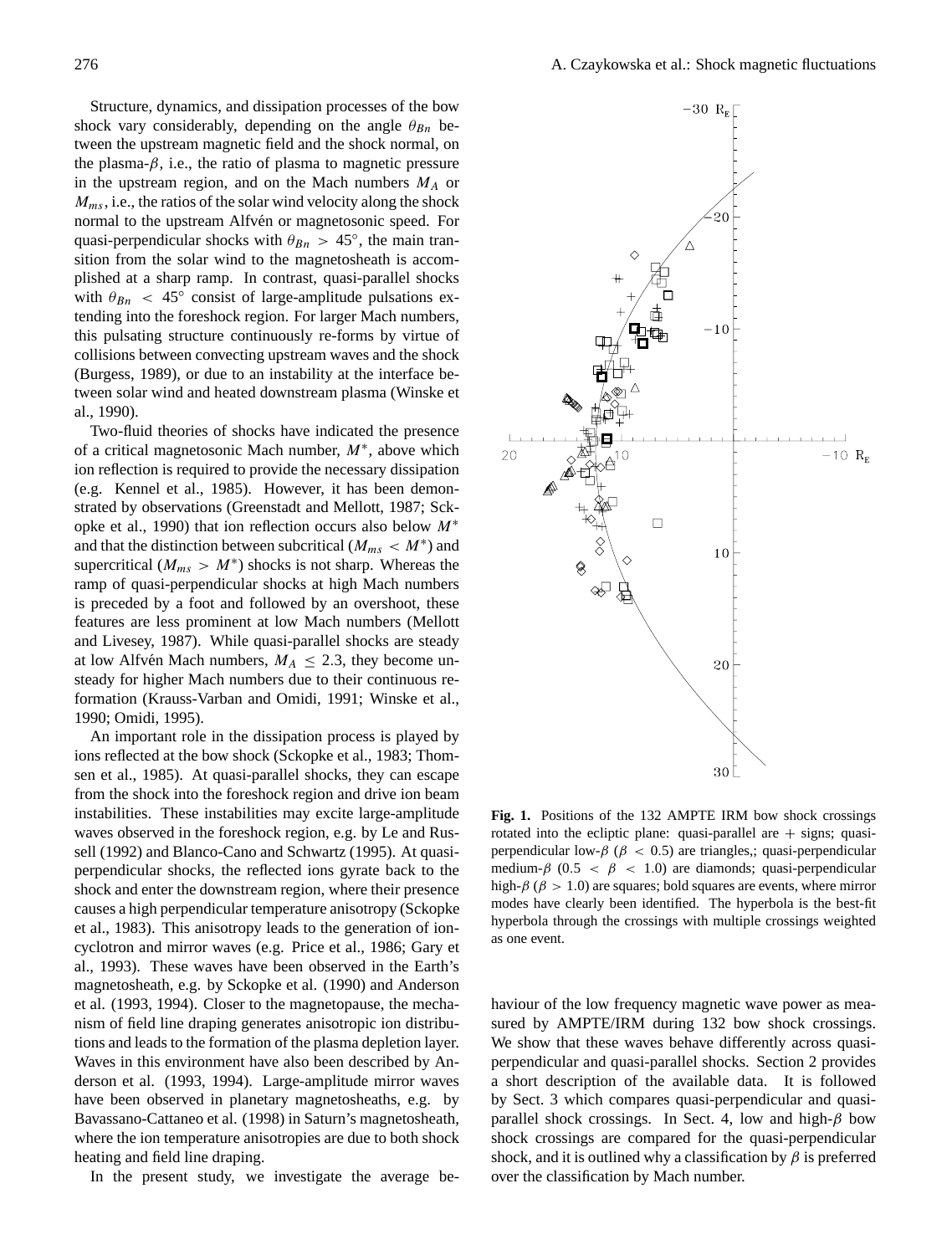#### **2 Data description and method of analysis**

The present analysis uses data from the AMPTE/IRM satellite. From the periods when the apogee of AMPTE/IRM was on the Earth's dayside (August – December 1984 and August 1985 – January 1986), we have selected all crossings of the satellite through the Earth's bow shock in the local time interval 0700–1700, whenever there was a reasonable amount of data measured on both sides of the bow shock, i.e. at least 2 min upstream and 4 min downstream. Altogether, this gives 132 events, with some events belonging to multiple crossings due to the fast movement of the bow shock relative to the slow moving satellite. Due to the satellite's orbital parameters, all crossings occurred at low latitudes, i.e. in the interval  $\pm 30^\circ$  from the ecliptic plane. A geometrical overview of all crossings relative to the best average position of the bow shock is given in Fig. 1. The symbols in this figure refer to parallel and perpendicular bow shocks and will otherwise become clear later in the text. The four highlighted squares refer to our best cases of mirror mode observations. The crossings are rarely evenly distributed in real time. In determining the average bow shock position, we have chosen to count multiple crossings within a short time sequence as one single crossing. This leads to larger scatter in the data, but does not put too much weight on fast time fluctuations in the shock position. We analyze the data from the triaxial fluxgate magnetometer described by Lühr et al. (1985), which gives the magnetic field vector at a rate of 32 samples per second. In addition, we use the plasma moments calculated from the three-dimensional particle distribution functions measured once every spacecraft revolution ( $\sim$  4.3 s) by the plasma instrument (Paschmann et al., 1985).

In order to obtain the average behaviour of plasma and magnetic field parameters at the bow shock, one would ideally need average spatial profiles of these parameters. However, with just one satellite and in a region with strong plasma flows and strong motions of the region itself, it is not unambiguously possible to translate the time profiles into spatial profiles. Therefore, we perform a superposed epoch analysis by averaging time profiles centered on the bow shock crossing time and consider the result as an approximation for the average spatial behaviour. The time series are aligned on the keytime with the upstream always preceding, i.e. for outbound crossings, the time sequence had to be reversed. One may expect that the recently launched multi-spacecraft mission CLUSTER will contribute to a better clarification of the related questions.

## **3 Comparison of quasi-perpendicular and quasi-parallel bow shock crossings**

We divided the 132 events into 92 quasi-perpendicular  $(\theta_{Bn} > 45^{\circ})$  and 40 quasi-parallel  $(\theta_{Bn} < 45^{\circ})$  cases and compared the average behaviour of plasma and magnetic field parameters and low frequency magnetic fluctuations of the two groups.

Actually, for the quasi-parallel bow shock crossings,  $\theta_{Bn}$ varies substantially with time in the dynamic foreshock region. For these events, the angle  $\theta_{Bn}$  had to be averaged over a time interval of about 20 s further upstream to identify them with quasi-parallel shock crossings. The high level of fluctuations in the region upstream of the quasi-parallel bow shock is well known (e.g. Hoppe et al., 1981; Greenstadt et al., 1995). The keytime, i.e. the bow shock crossing time, is identified with the steepest drop in the proton velocity. This drop is well defined for the quasi-perpendicular cases and, of course, corresponds to shock ramp crossing. Due to the large-amplitude pulsations in the foreshock, the keytime cannot as easily be determined in the quasi-parallel cases. We therefore used, as an additional criterion for quasiparallel events, the condition that no solar wind-like plasma is allowed to be visible in the downstream region. As noted in Sect. 1, quasi-parallel shocks consist of large-amplitude pulsations associated with a sequence of partial transitions from solar wind-like to magnetosheath-like plasma and vice versa. Thus, our definition of the keytime implies that the keytime of quasi-parallel shocks corresponds to the downstream end of this pulsating transition region.

We use data from 2 min upstream to 4 min downstream for the analysis of the plasma and magnetic field parameters, and data from 3 min upstream to 9 min downstream for the low frequency fluctuations, although such long time profiles are not available for all events.

In order to analyze the low frequency magnetic fluctuations, we perform a spectral analysis of the magnetic field using a cosine-bell filter (e.g. Bauer et al., 1995). The Fourier transform is taken over a time interval of 4 min. Figures 2 and 3 show the resulting power spectra of the compressive and the right- and left-hand polarized modes, respectively. In each graph, the center time  $(-3, -1, 1, 3, 5, 7)$  of the transformed time interval is given in minutes, relative to crossing time. A cross marks the proton cyclotron frequency  $f_{cp}$  =  $eB/2\pi m_p$  with  $m_p$  the proton mass. In Fig. 2, the solar wind (SW) spectrum 3 min upstream of the quasi-perpendicular bow shock shows a structureless decrease to higher frequencies following a power law  $S \sim f^{-1.3}$ . The compressive mode lies below the transverse modes that represent Alfvén waves, which are frequently observed in the interplanetary medium. They are believed to have their origin in the vicinity of the Sun (Belcher and Davis, 1971). The spectrum upstream of the quasi-parallel bow shock has much higher power than the spectrum upstream of the quasi-perpendicular bow

shock. It also has a different structure: for lower frequencies, it shows a flatter decrease ( $S \sim f^{-0.5}$ ), while for higher frequencies, it decreases more steeply ( $S \sim f^{-2.0}$ ). The kink in the spectrum lies below the proton cyclotron frequency.

The next power spectra  $(-1, \text{SW/BS})$  contain magnetic field data from the upstream region and the bow shock itself. At the quasi-perpendicular bow shock, the intensity of the compressive mode at low frequencies is one order of magnitude higher compared to that of the transverse modes. It follows a power law of  $S \sim f^{-2.1}$ . This law simply repre-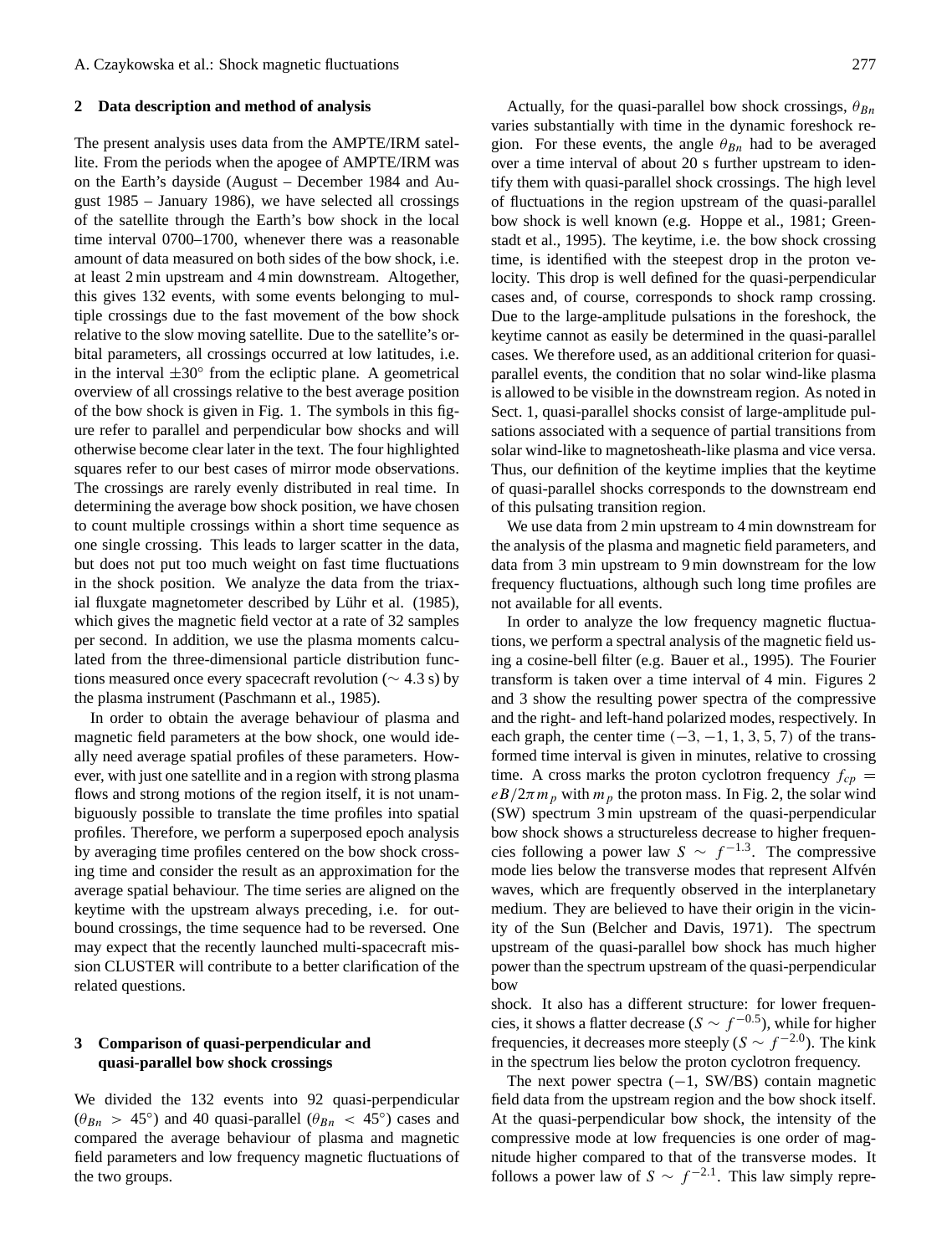

**Fig. 2.** Superposed-epoch analysis of magnetic spectra of 92 quasi-perpendicular (left) and 40 quasi-parallel bow shock crossings (right) from 3 min upstream to 1 min downstream. Solid line is a compressive component; dashed line is a left hand polarized component; dotted line is a right hand polarized component. The cross with the horizontal error bar marks the proton cyclotron frequency. The acronyms SW, BS, SH mean solar wind, bow shock, and magnetosheath, respectively. Dash-dot line at the bottom of each figure is the instrumental noise level.

sents the spectrum of the jump of the magnetic field across the shock when filtered with the cosine bell function (see Bauer et al., 1995). The spectra of the transverse modes are slightly more intense than had been observed 2 min earlier. In addition, the spectral decrease with frequency turns out to be no longer constant. At the quasi-parallel bow shock, the increase of the magnetic field is practically invisible. This behaviour is not surprising since the magnetic field increases only gradually. Both the level and structure of the spectrum are similar to those calculated at the time 2 min earlier.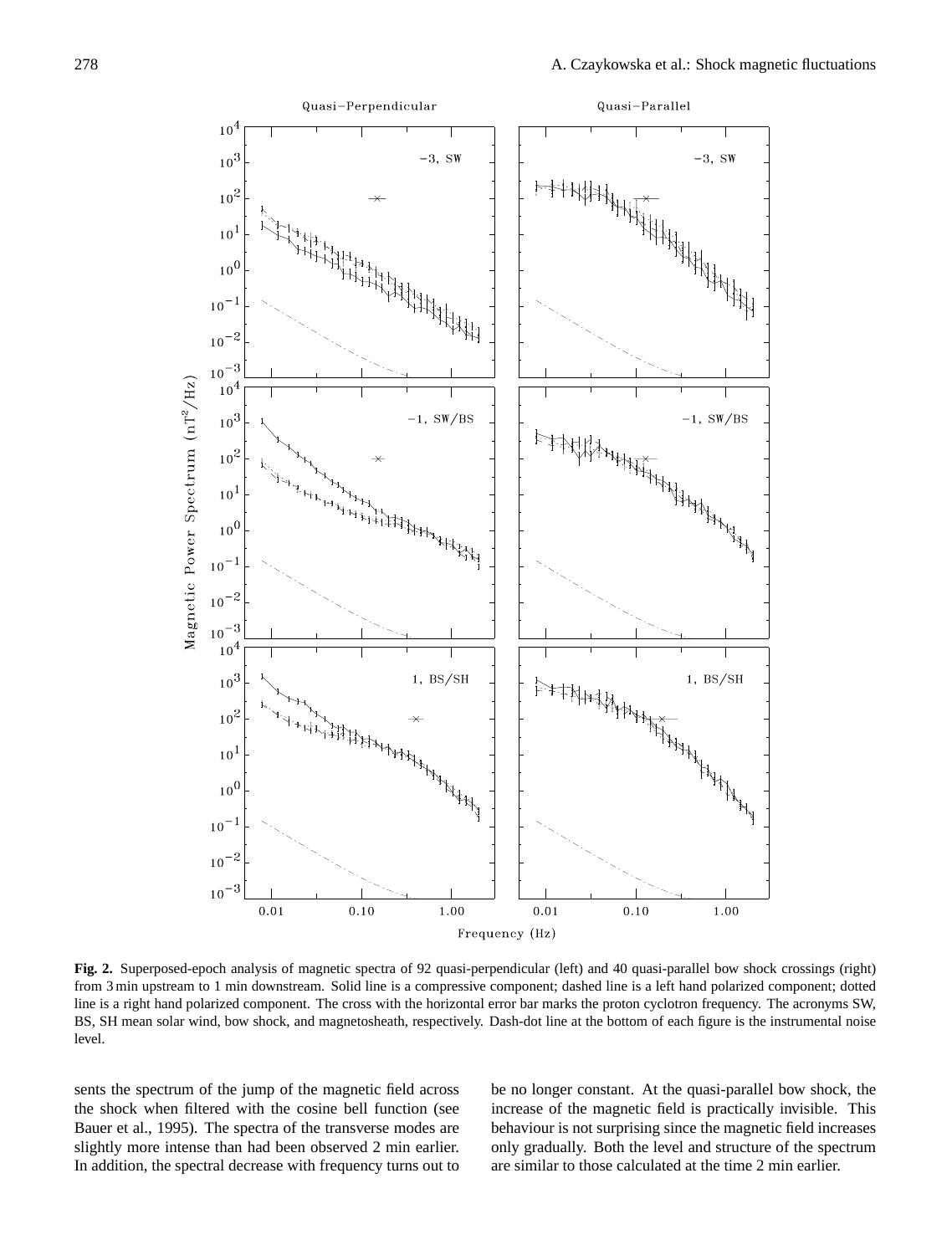

**Fig. 3.** Superposed-epoch analysis of magnetic spectra of 92 quasi-perpendicular (left) and 40 quasi-parallel bow shock crossings (right) from 3 min to 7 min downstream. Same format as Fig. 2.

The spectra (1, BS/SH) contain magnetic field data from again the bow shock itself, and from the magnetosheath, just downstream of the bow shock. At the quasi-perpendicular bow shock, the compressive mode behaves similar to the spectrum 2 min earlier, whereas the spectral power of the transverse modes is higher than 2 min earlier. Just below the proton cyclotron frequency, first indications of plateau formation are visible. At the quasi-parallel bow shock, wave

activity is significantly enhanced by a factor of 4, compared to the upstream spectra. Again, all three modes behave similar. The proton cyclotron frequencies increase according to the magnetic field increase by a factor of 3 at the quasiperpendicular bow shock, and by a factor of 2 at the quasiparallel bow shock.

Figure 3 shows that for both categories of shock crossings, the spectra do not change much in the interval 2 to 8 min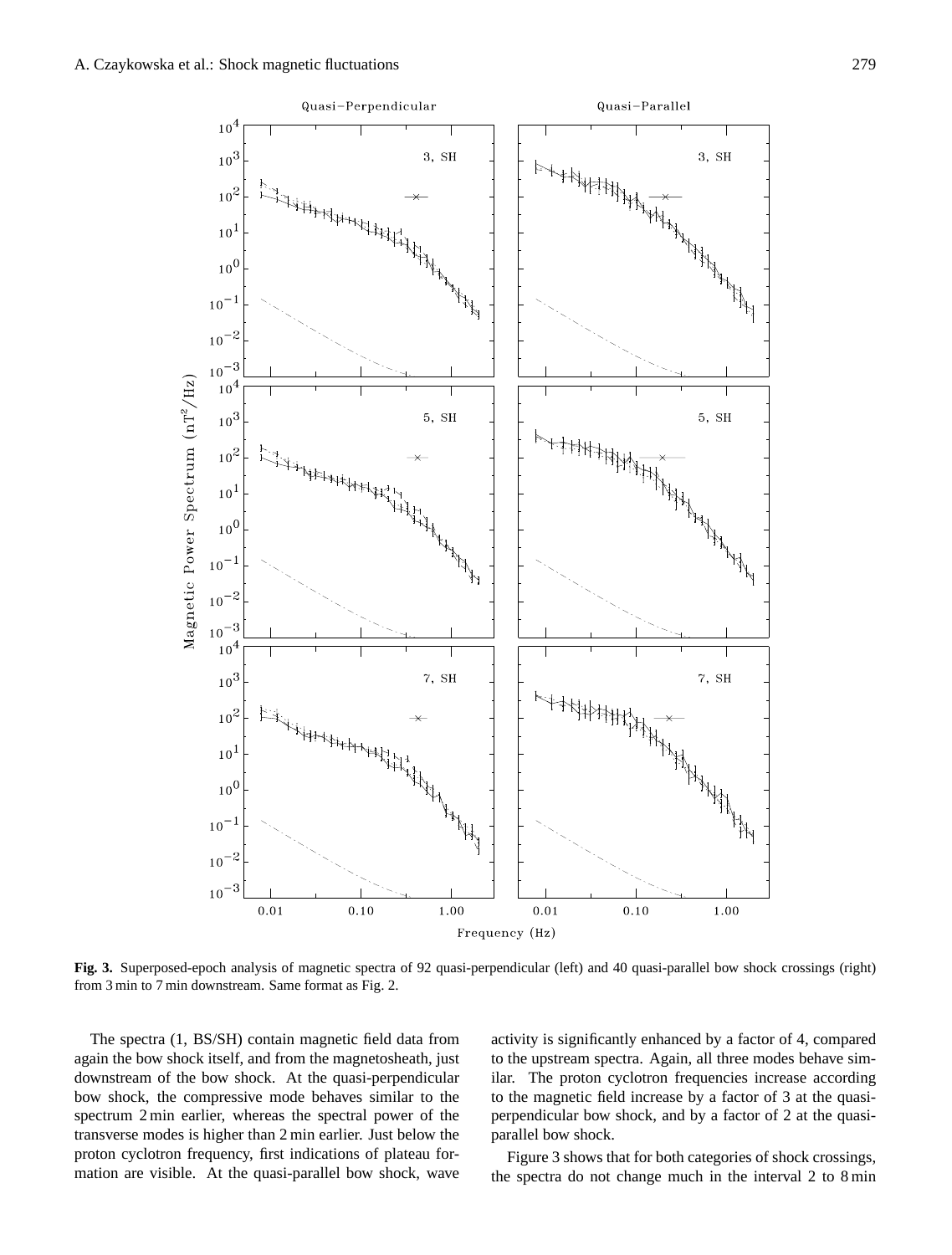downstream of the bow shock. Below  $f_{cp}$ , the compressive and the right-hand polarized modes downstream of the quasiperpendicular bow shock follow a power law  $S \sim f^{-1.1}$ , whereas the spectral energy of the left-hand polarized mode is clearly enhanced in the frequency interval from about 0.1 Hz to about the proton cyclotron frequency. This fact is investigated more carefully in Sect. 4. Downstream of the quasi-parallel bow shock, the spectral energy is again higher than downstream of the quasi-perpendicular bow shock. For  $f < f_{cp}$ , it follows the power law  $S \sim f^{-0.8}$ . Three min after the crossing, the spectral energy is higher than in the two later spectra, but already lower than directly at the bow shock. For both categories, the spectral energy decreases steeply  $(S \sim f^{-2.6})$  for  $f > f_{cp}$ .

At the quasi-parallel bow shocks, the wave power observed 3 min upstream of the keytime is much higher than the power of the interplanetary Alfvén waves observed upstream of quasi-perpendicular shocks. This enhanced power reflects upstream waves generated in the foreshock. Observations of upstream waves have been reviewed by Greenstadt et al. (1995) and Russell and Farris (1995). The nonlinear steepening of the shock leads to whistler precursors phase standing in the shock frame. The interaction between ions reflected at the shock and the incoming solar wind drives ion beam instabilities which are the source of the large-amplitude waves observed at periods around 30 s. Finally, there are upstream propagating whistlers with frequencies around 1 Hz generated right at, or close, to the shock ramp. The most striking feature in the average spectrum of upstream waves observed 3 min before keytime is the kink at  $0.04 \text{ Hz} \approx f_{cp}/3$ . The average power measured in the flat portion 0.01–0.04 Hz of the spectrum corresponds to a mean square amplitude  $\delta B_1 \approx 4 \text{ nT}$  or  $\delta B_1/B \approx 0.4$ . Large-amplitude waves observed in this frequency range (Le and Russell, 1992; Blanco-Cano and Schwartz, 1995) have been interpreted as either upstream propagating magnetosonic waves excited by the right-hand resonant ion beam instability, upstream propagating Alfvén/ion-cyclotron waves excited by the left-hand resonant ion beam instability, or non-resonant downstream propagating magnetosonic waves. Whereas the upstream propagating magnetosonic waves should be left-hand polarized in the shock frame (and also in the spacecraft frame), the other two wave types should be right-hand polarized. This might explain why none of the two circular polarizations dominates in our average spectra. Moreover, the compressional component is comparable to the two transverse components. This shows that the waves propagate at oblique angles to the magnetic field. For oblique propagation, low frequency waves have only a small helicity (Gary, 1986). Thus, they are rather linearly rather than circularly polarized.

The power spectra presented by Le and Russell (1992) exhibit clear peaks at  $f \approx f_{cp}/3$ . Looking into the spectra of individual time intervals, we find that sometimes the IRM data exhibit similar spectral peaks. However, most of the individual spectra do not have clear peaks, but are rather flat in the range 0.01–0.04 Hz, like the average spectrum of Fig. 2. The steep decrease of the power above around  $f \approx f_{cp}/3$  is

common to our spectra and those reported previously. In fact, the maximum growth rate of the ion beam generated waves is expected for frequencies below the proton cyclotron frequency (e.g. Scholer et al., 1997).

At the keytime at quasi-parallel bow shocks, we observe a clear enhancement in wave power. This enhancement is either due to amplification of upstream waves or to wave generation at the shock interface. Wave generation at the shock due to interface instability has been reported from hybrid simulations of Winske et al. (1990) and Scholer et al. (1997). This instability is driven by the interaction between incoming solar wind ions and the heated downstream plasma at the shock interface. Amplification of upstream waves has been predicted long ago by McKenzie and Westphal (1969), who theoretically analyzed the transmission of MHD waves across fast shocks. According to them, the amplitude of Alfvén waves increases by a factor of ∼3. For compressional waves, the amplification can be even stronger. However, hybrid simulations by Krauss-Varban (1995) show that the transmission of waves across the shock is considerably complicated by mode conversion.

The proton temperature anisotropy downstream of the quasi-perpendicular bow shock (see below) serves as a source of free energy. According to both observations and simulations, this kind of free energy drives two modes of low frequency waves under the plasma conditions in the magnetosheath: the ion-cyclotron wave and the mirror mode (see e.g. Sckopke et al., 1990; Hubert et al., 1989; Lacombe et al., 1992, and Anderson et al., 1994, for observations, Price et al., 1986; and Gary et al., 1993, for simulations, and Schwartz et al., 1996, for a review).

Which of these waves grow under which conditions will be investigated more closely in Sect. 4, where we divide the crossings of quasi-perpendicular shocks into cases with low and high upstream  $\beta$ , respectively. For quasi-parallel bow shocks, we were not able to investigate the difference between subcritical and supercritical shocks, since no subcritical quasi-parallel shock was identified in the data set. By trying higher thresholds for the division into low and high Mach numbers, we did not find any qualitative differences. In this context, it should be noted that only one of the cases in our data set has an Alfvén Mach number in the range  $M_A \le 2.3$ , for which quasi-parallel shocks are steady, according to the hybrid simulations of Krauss-Varban and Omidi (1991). The classification by  $\beta$  is superior to a classification by the upstream Mach number, since the critical Mach number,  $M^*$ , above which, ion reflection is required to provide the necessary dissipation, depends strongly on  $\beta$  (Edmiston and Kennel, 1984). The ratio  $M_{ms}/M^*$  for our shock crossings suggests that all subcritical shocks are low- $\beta$ , i.e. the classification low- $\beta$  versus high- $\beta$  is more or less identical to the classification subcritical versus supercritical. At large  $\beta$  the critical Mach number decreases, such that  $M^* \to 1$  for  $\beta \gg 1$ . As the excitation of mirror and ion-cyclotron waves depends on  $\beta$ , the results of Sect. 4 should be interpreted as a  $\beta$  rather than Mach number effect.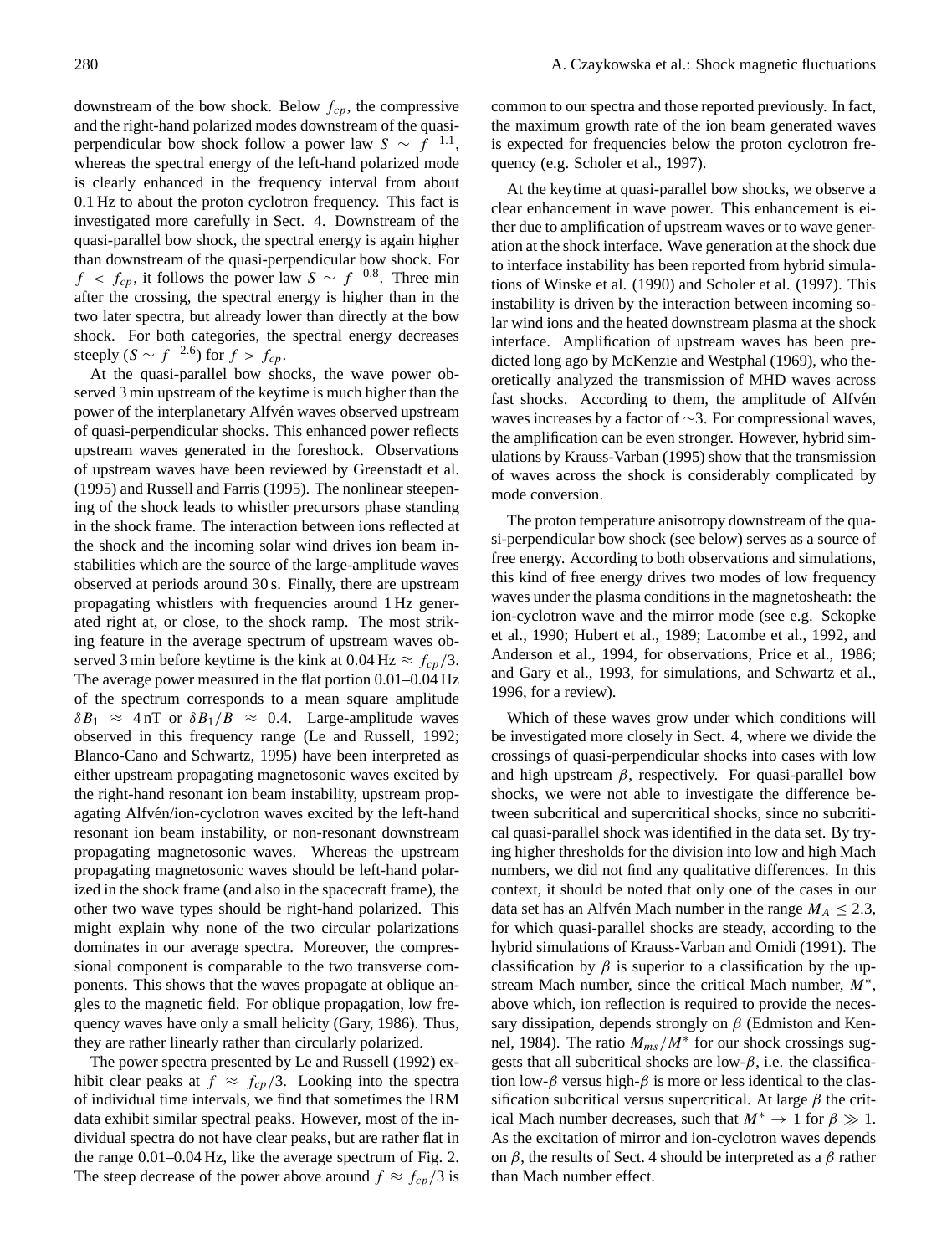

**Fig. 4.** Superposed-epoch analysis of the plasma parameter  $\beta$ , the proton temperature anisotropy  $T_{p\perp}/T_{p\parallel}$ , and the mirror instability criterion from 2 min upstream to 4 min downstream of the quasi-perpendicular bow shock (BS) on the left for 20 low- $\beta$ , on the right of 47 high- $\beta$  crossings.

 $-1+\sum$ j

formula.

### **4 Comparison of quasi-perpendicular low-**β **and high-**β **bow shock crossings**

general form (Hasegawa, 1969) given by

 $\beta_{j\perp}$   $\Big(\frac{\beta_{j\perp}}{\beta_{j\perp}}\Big)$  $\beta_{j\parallel}$ 

In this section, we discuss the properties of the circularly polarized left-hand and right-hand component in the power spectra downstream of the quasi-perpendicular bow shock (Fig. 3). We divide the crossings into classes with low (< 0.5) and high (> 1.0) upstream 
$$
\beta
$$
 and compare these two classes. There are 20 low- $\beta$  and 47 high- $\beta$  cases. The crossings with  $0.5 \leq \beta \leq 1.0$  are not included in this analysis in order to emphasize the differences between the low- $\beta$  and high- $\beta$  regimes.

In Fig. 4 we show some interesting differences between the low- $\beta$  and high- $\beta$  categories. Of course the plasma parameter  $β$  differs essentially. In the upstream region,  $β$  is derived by setting the proton density to the corrected electron density and the proton temperature to  $10^5$  K. This is the long-term average of the proton temperature which is used here since, in the cold solar wind stream, proton distribution functions are not well resolved (Sect. 3). The classification for the low- $\beta$  and high- $\beta$  categories is derived from the estimated plasma- $\beta$  in the upstream region. The first panel of Fig. 4 shows that the same classification could be obtained using the plasma- $\beta$  of the downstream region with the limits shifted to larger values. The most striking differences between the low- $\beta$  and high- $\beta$  bow shock are shown in the next two panels, i.e. the proton temperature anisotropy  $T_{p\perp}/T_{p\parallel}$ and the mirror wave instability criterion. Both parameters are determined only in the downstream region. The instability criterion for almost perpendicular propagation of the mirror mode in an anisotropic cold electron plasma is in its The subscript  $j$  denotes different ion species. Note that in the cold electron limit, the electrons do not appear in this

 $-1$  > 0. (1)

Downstream of the quasi-perpendicular low- $\beta$  bow shock, the proton temperature anisotropy is very high,  $T_{p\perp}/T_{p\parallel} \approx$ 2.5, immediately behind the shock and remains high,  $T_{p\perp}/$  $T_{p\parallel}$  > 2, throughout the whole magnetosheath interval investigated. Downstream of the quasi-perpendicular high- $\beta$ bow shock, the proton temperature anisotropy is also significant, but lower, compared to the low- $\beta$  bow shock, i.e.  $T_{p\perp}/T_{p\parallel} \approx 1.8$  just behind the bow shock and  $T_{p\perp}/T_{p\parallel} \approx$ 1.3 further downstream. The mirror instability criterion is only marginally satisfied immediately downstream of the quasi-perpendicular low- $\beta$  bow shock and is not satisfied at later times, since the instability criterion depends not only on the particle temperature anisotropy, but also on the absolute value of  $\beta$ . Downstream of the quasi-perpendicular high- $\beta$  bow shock, the mirror instability criterion is satisfied in the entire interval of 4 min behind the shock. Extremely high values of the left-hand side of Eq. (1) are occasionally observed immediately behind the shock.

Figure 5 shows the magnetic power spectra downstream of the quasi-perpendicular low- $\beta$  (left) and high- $\beta$  (right) bow shock, at 3, 5, and 7 min after the crossing time. From this figure, it is obvious that the left-hand polarized mode only dominates just behind the quasi-perpendicular bow shock in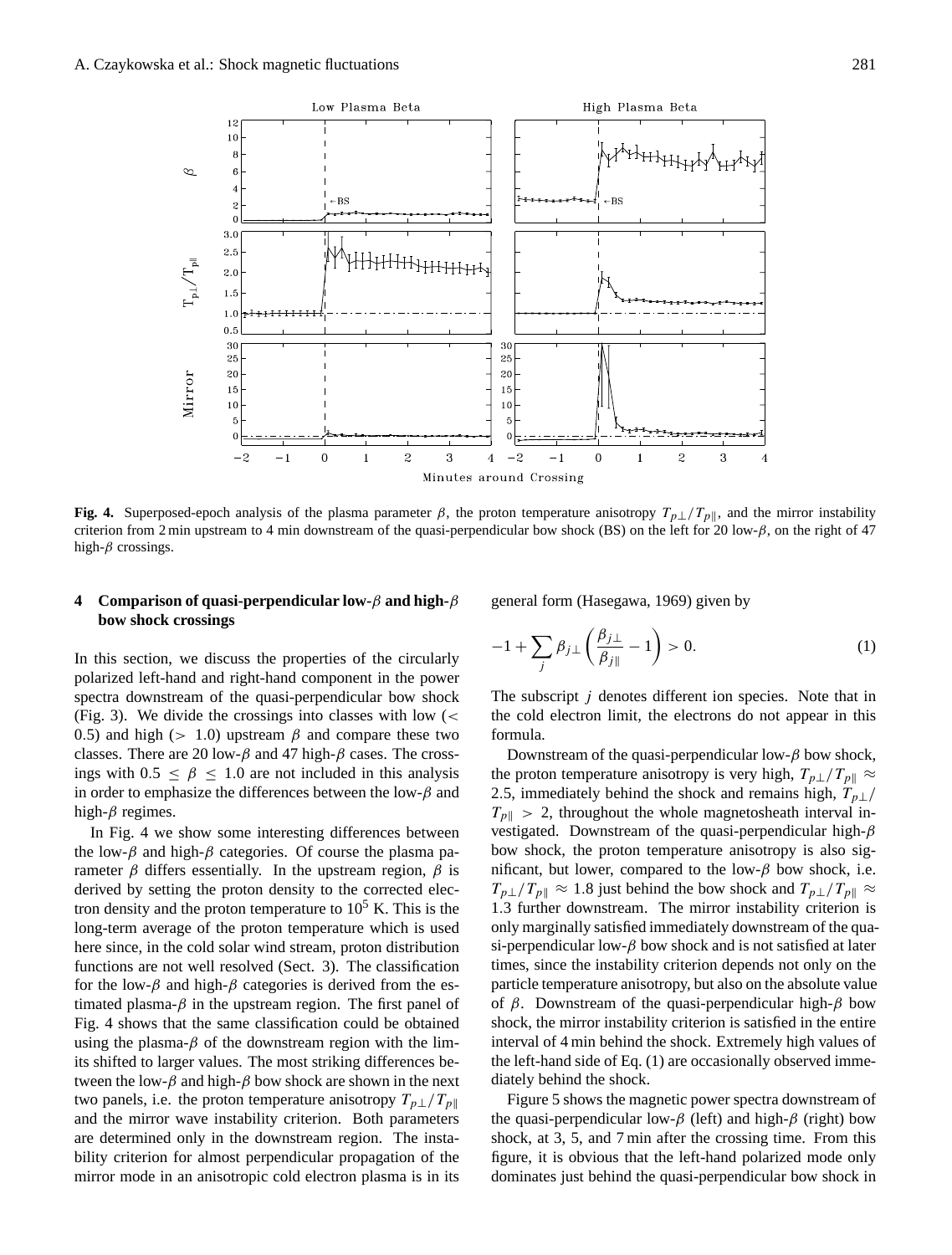

**Fig. 5.** Superposed-epoch analysis of magnetic power spectra downstream of 20 quasi-perpendicular low-β and 47 quasi-perpendicular high- $\beta$  bow shock crossings. Same format as Fig. 3.

the low- $\beta$  region for about 5 and 7 min in the frequency interval below the proton cyclotron frequency. Most of the power is in the left-hand polarized mode which is up to one order of magnitude more intense than both the compressive and right-hand polarized components, respectively. The quasiperpendicular high- $\beta$  bow shock downstream spectrum below this frequency range is flatter than downstream of the low- $\beta$  bow shock. In addition, the intensity of the compressive mode is at the same level as the transverse modes and occasionally, even more intense, whereas 5 and 7 min downstream of the low- $\beta$  bow shock, the compressive mode is clearly weaker than both transverse modes. Due to the higher magnetic field, the proton cyclotron frequency is a factor of about ∼2 higher downstream of the low- $\beta$  bow shock ( $B \approx$ 45 nT) than downstream of the high- $\beta$  bow shock ( $B \approx 23$ nT).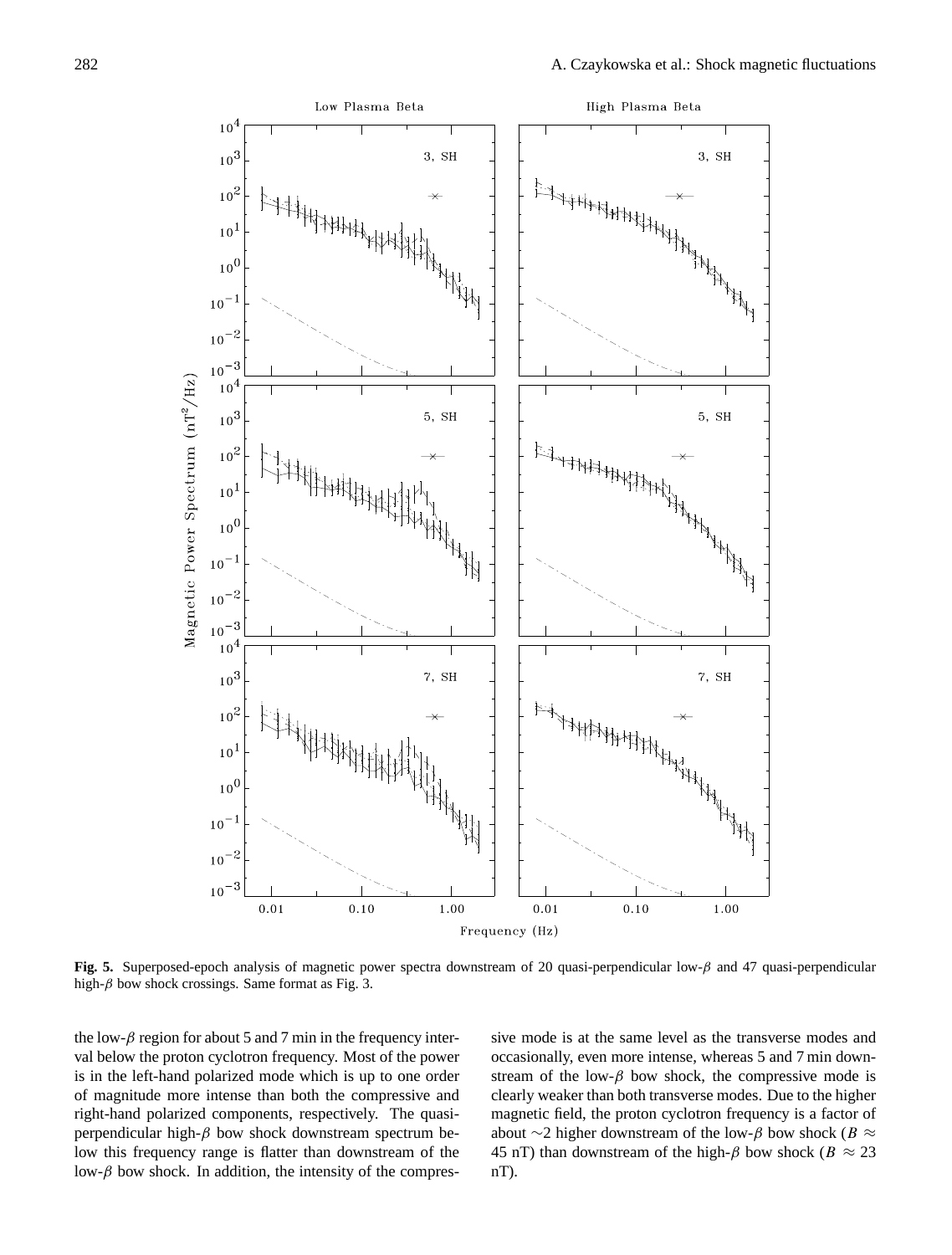

**Fig. 6.** Ratio of the left-hand polarized to the right-hand polarized component  $I(l)/I(r)$  against the proton temperature anisotropy  $T_{p\perp}/T_{p\parallel}$  of 32 2-min intervals from 4 to 8 min downstream of the quasi-perpendicular low- $\beta$  bow shock.

In order to obtain a feeling for the typical wave amplitudes, we introduce the root mean square amplitudes  $\delta B_1$ and  $\delta B_2$ , obtained by integrating the power spectra in the frequency range 0.01–0.04 Hz and above 0.23 Hz, respectively. The range 0.01–0.04 Hz corresponds to the flat portion of the spectrum observed 3 min upstream of the keytime of the investigated quasi-parallel bow shocks. These upstream waves have  $\delta B_1 \approx 4 \text{ nT}$  or  $\delta B_1/B \approx 0.4$ . In contrast,  $\delta B_1 \approx 0.8$  nT for Alfvén waves in the solar wind upstream of the quasi-perpendicular bow shocks, correspond to a ratio  $\delta B_1/B \approx 0.09$ . The former 40% amplitude indicates very large amplitude waves. Even the latter, indicating 9% amplitudes, can be considered large amplitude. Such waves behave nonlinearly and have important consequences in the reflection and acceleration of particles as well as in the dissipative processes in the plasma. At the keytime of quasi-parallel bow shocks, we observed a pronounced enhancement of the wave power with fluctuation amplitude  $\delta B \approx 8 \,\text{nT}$  and  $\delta B/B \approx 0.5$ .

In conclusion, the characteristics of the wave activity downstream of quasi-perpendicular shocks depend on  $\beta$ . For low  $\beta$ , the magnetic fluctuations above 0.23 Hz are dominated by left-hand polarized fluctuations with  $\delta B_2 \approx 3$  nT or  $\delta B_2/B \approx$ 0.08, which will be interpreted as ion-cyclotron waves. For high  $\beta$ , typical amplitudes are  $\delta B_2 \approx 1.5 \,\text{nT}$  or  $\delta B_2/B \approx$ 0.08.

Sckopke et al. (1990) have performed a case study of low- $\beta$  subcritical bow shock crossings, using the AMPTE/IRM data of 5 September and 2 November 1984. These events are included in our quasi-perpendicular low- $\beta$  data set; there are 8 events from 5 September and 3 events from 2 November 1984. Sckopke et al. (1990) identified the dominating left-hand polarized component with the ion-cyclotron wave, which can be generated by proton temperature anisotropy



**Fig. 7.** Temporal evolution of the correlation coefficient of the ratios  $I(l)/I(r)$  and  $T_{p\perp}/T_{p\parallel}$  downstream of the quasi-perpendicular low- $\beta$  bow shock.

(e.g., Hasegawa, 1975). The growth rate of the ion-cyclotron wave is positive when the instability criterion is satisfied. This holds for resonance with protons whenever

$$
\frac{T_{p\perp}}{T_{p\parallel}} > \frac{f_{cp}}{f_{cp} - f}.
$$
\n(2)

The AMPTE/IRM plasma instrument did not resolve ion masses; therefore, all ions are assumed to be protons.

Figure 6 shows the ratio of the left-hand polarized to the right-hand polarized component in the frequency band 0.3–  $0.8 f_{cp}$  for 32 2-min intervals from 4 to 8 min downstream of the quasi-perpendicular low- $\beta$  bow shock, as a function of the proton temperature anisotropy. There is a clear correlation found between these two ratios with correlation coefficient ∼0.8. This shows that the wave intensity of more than 4 min downstream of the quasi-perpendicular bow shock depends strongly on the local temperature anisotropy.

The temporal evolution of the same correlation coefficients, calculated for 2-min intervals downstream of the quasi-perpendicular low- $\beta$  bow shock, is given in Fig. 7. The value of the correlation coefficient 11 minutes downstream is not reliable since only a limited data set extends so far downstream. Although the temperature anisotropy is highest immediately downstream of the bow shock, the best correlation is found around 5 min downstream. This shows that the ion-cyclotron waves need a certain time to develop in the moving plasma.

Since downstream of the quasi-perpendicular high- $\beta$  bow shock the mirror instability criterion is satisfied on average, we have looked more carefully for this highly compressive, non-propagating mode. The fact that the compressive mode has a higher power spectral density downstream of the high- $\beta$ than downstream of the low- $\beta$  shock might indicate the existence of mirror modes. We, therefore, perform a superposed epoch analysis for 9 cases, for which the mirror instability criterion is particularly well satisfied, 7 min downstream of the high- $\beta$  bow shock. The resulting spectrum is shown in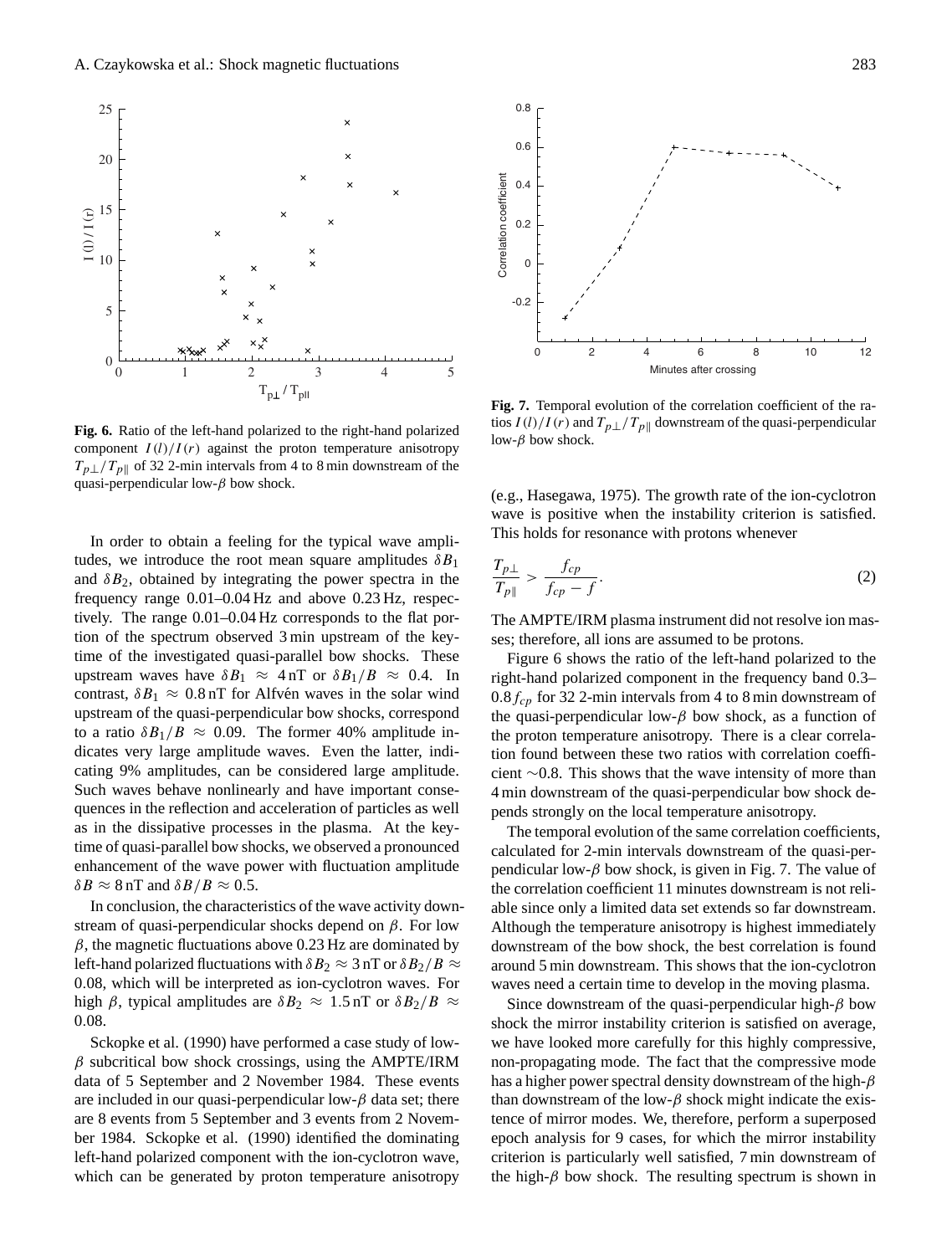

**Fig. 8.** Superposed-epoch analysis of magnetic spectra 7 min downstream of 9 quasi-perpendicular high- $\beta$  bow shock crossings of which the mirror instability criterion is well satisfied. The dash-dot line at the bottom stands for the instrumental noise level.

Fig. 8. In this spectrum, we find a compressive mode only slightly dominating at frequencies well below the proton cyclotron frequency.

Contrary to the correlation of the intensity of the left-hand polarized ion-cyclotron waves to the proton temperature anisotropy for quasi-perpendicular low- $\beta$  cases, our investigation does not reveal a clear correlation of the intensity of the compressive mode to any parameter for quasi-perpendicular high- $\beta$  cases. The reason for this is probably that the highly compressive mirror mode, which is expected to exist under the observed high- $\beta$  conditions, is a purely growing mode with real frequency existing as pure Doppler-shifted frequencies. Consequently, the waves do not appear in a fixed frequency interval and can be smeared out in the superposition. Therefore, we have looked into the individual spectra of intervals 5, 7, and 9 min downstream of the quasiperpendicular high- $\beta$  bow shock when the mirror criterion is fulfilled.

This is the case in 34 of the quasi-perpendicular high- $\beta$ events (72%). Only in 4 cases (12% of the quasi-perpendicular high- $\beta$  events where the mirror criterion is fulfilled) can mirror waves clearly be identified on the magnetosheath side of the bow shock and are they visible in several consecutive spectra. The best case presented in the case study of Czaykowska et al. (1998) was at radial distance of  $12.8 \text{R}_E$ and ∼0900 MLT, corresponding to normal conditions when the sheath was rather weakly compressed. However, even in these cases, ion-cyclotron waves are present though, they do not dominate the spectra. These events and the means of identification of the mirror modes have been described in detail by Czaykowska et al. (1998). The 4 events have, in

common, the angle  $\theta_{Bn}$  greater than 80°. There are also high- $\beta_{\perp}$  events with large values of the left-hand side of Eq. (1) where no indication for mirror waves could be recognized. These cases are purely determined by ion-cyclotron waves. For 14 of the high- $\beta$  events (41%), where the mirror instability criterion is fulfilled, the compressive component is slightly dominating at several frequencies. Several of these events have an angle  $\theta_{Bn} < 80^\circ$ . In addition, 2 high- $\beta$  events show ion-cyclotron waves in the consecutive spectra taken 5, 7, and 9 min downstream. Thus, we conclude that, in this study, we have practically not found any case of pure mirror modes in the magnetosheath region under investigation, i.e. in the magnetosheath closely adjacent to the bow shock wave. The mirror modes detected here are all accompanied by ion-cyclotron waves and, only in a few cases, energetically dominate the wave spectrum.

It is known (e.g. Price et al., 1986; Lee et al., 1988; Gary et al., 1993) that the instabilities of ion-cyclotron and mirror waves are competing processes. In the magnetosheath plasma, the crucial parameters for this competition are the α-particle concentration and plasma-β. In our data set, we found many events in the high- $\beta$  regime where none of the two wave modes could in anyway be identified, although apparently, the proton temperature anisotropy was high. The reasons for this observation are not known. What concerns the ion-anisotropy driven ion-cyclotron mode, one might argue, is that it is Landau damped by the nearly isotropic thermal background electrons. In the case of the mirror mode, the observations indicate that its mechanism of generation is not yet thoroughly clarified. Inclusion of finite electron temperature has been demonstrated to drastically reduce its growth rate due to Landau damping by field aligned electron heat flux (e.g. Pantellini, 1995; Pantellini and Schwartz, 1998; Pokhotelov et al., 2000a). Moreover, kinetic effects (e.g. Pokhotelov et al., 2000b) may further lower its growth rate and preclude its evolution. Ultimately, nonlinear effects, which even today are poorly understood, may contribute to its suppression. Concerning the latter, it is well known by now that quasi-linear theory (Treumann and Baumjohann, 1997) does not properly describe the non-linear behaviour of the mirror mode. Instead, the zero-parallel energy ions play a decisive role in its saturation (Kivelson and Southwood, 1996), leading to deformation of the ion phase space distribution function. Subsequent secondary instabilities may transfer their energy to other modes until the mirror mode dies out. Its absence in the data signifies that this transfer happens at a rather fast rate. Statistical studies of measurements in the magnetosheath suggest that a relation of the form

$$
\frac{T_{p\perp}}{T_{p\parallel}} - 1 = \frac{S}{(\beta_{p\parallel})^{\alpha}}
$$
\n(3)

exists between the proton temperature anisotropy, and the ratio  $\beta_{p\parallel}$  of field-aligned proton pressure and magnetic pressure. Analyzing AMPTE/CCE data, Anderson et al. (1994) obtained  $S = 0.85$  and  $\alpha = 0.48$ , and Fuselier et al. (1994) estimated  $S = 0.83$  and  $\alpha = 0.58$ . Using AMPTE/IRM data, Phan et al. (1994) found, in the vicinity of the magne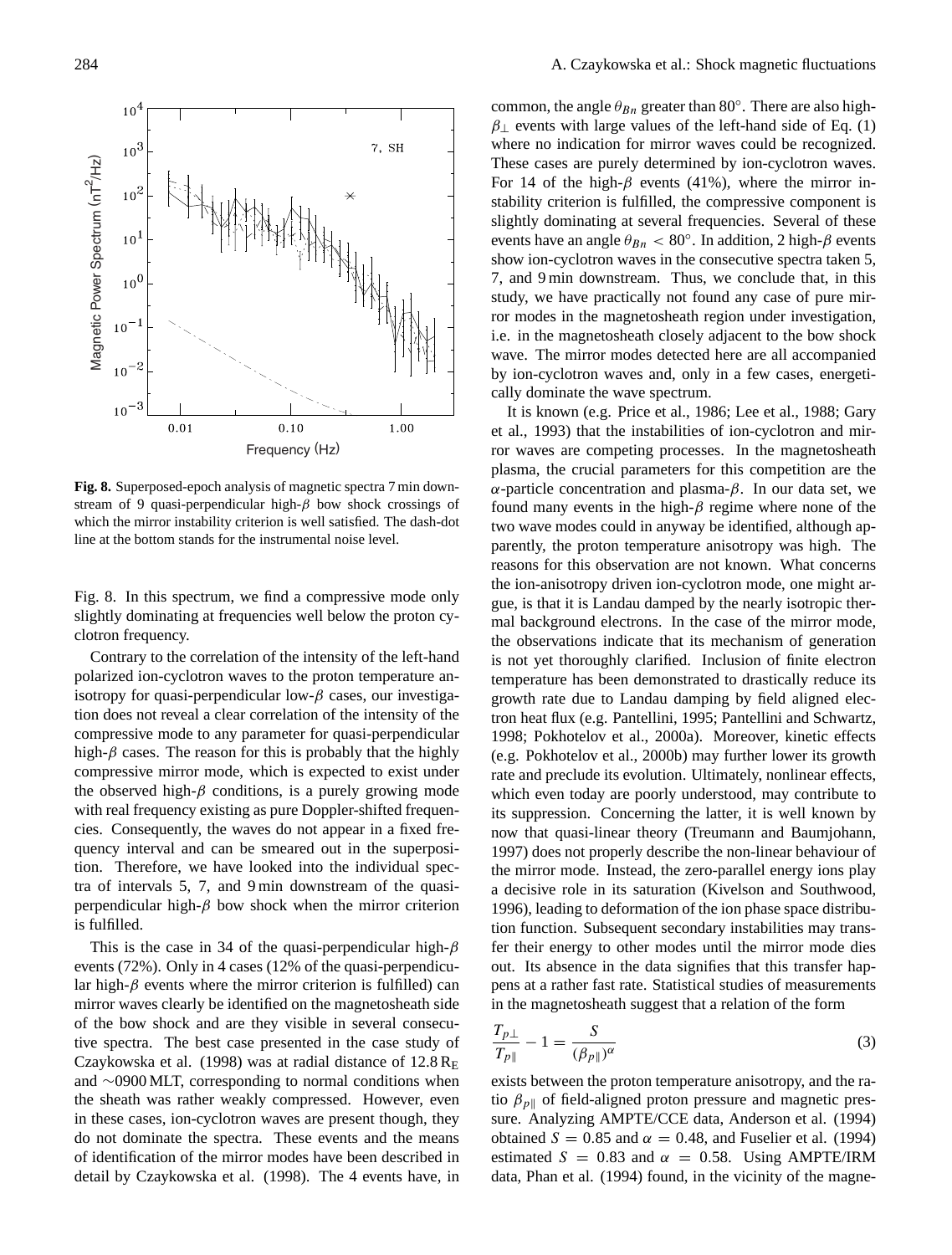topause,  $S = 0.58$  and  $\alpha = 0.53$ . We performed a similar analysis on our data set of quasi-perpendicular bow shock crossings. For this analysis we computed 2-min averages of all measurements of  $T_{p\perp}/T_{p\parallel}$  and  $\beta_{p\parallel}$  taken between keytime and 8 min downstream of keytime. We find a reasonable fit to Eq. (3) with  $S = 0.43 \pm 0.03$  and  $\alpha = 0.58 \pm 0.05$ , which is smaller than the values given by Anderson et al. and Fuselier et al., while closer to the results of Phan et al. (1994). The difference may be sought in the different magnetosheath conditions for the Anderson et al. and our cases, respectively. Anderson et al., with CCE measured during highly disturbed conditions of a strongly compressed shockmagnetosphere system, when CCE at about  $6-8$  R<sub>E</sub>, was in the magnetosheath, while our IRM measurements were obtained during "normal" shock-sheath transitions. Thus, one expects that our fluctuation level would be weaker than that of Anderson et al., in agreement with our findings. Phan's et al. result shows that, under such normal conditions, this level increases toward the magnetopause while the exponent  $\alpha$  on  $\beta_p$  remains practically constant. The larger value for Anderson's et al. case agrees with the idea of a higher magnetosheath proton pressure anisotropy under strongly compressed conditions.

A relation of the form of Eq. (3) is regarded as the consequence of the combined action of ion-cyclotron and mirror waves, which grow, due to temperature anisotropy, and reduce this anisotropy by means of pitch angle scattering. The growth of the waves depends on  $T_{p\perp}/T_{p\parallel}$  and  $\beta_{p\parallel}$ . It is expected that the anisotropy is reduced until the growth rate,  $\gamma_m$ , of the most unstable wave falls below some threshold. In fact, Anderson et al. (1994) showed that Eq. (3) with their values of S and  $\alpha$  corresponds approximately to the threshold  $\gamma_m/2\pi f_{cp} = 0.01$ . Hence, the validity of Eq. (3) indicates that the magnetosheath plasma reaches a state near marginal stability of the waves driven by the temperature anisotropy. As noted above, we found that data obtained less than 8 min downstream of quasi-perpendicular bow shocks satisfy a relation of the form Eq. (3) with values of S and  $\alpha$  that are not too different from those determined by Phan et al. (1994) in the vicinity of the magnetopause. This indicates that the state near marginal stability is already reached close to the shock.

Figure 5 shows that the largest amplitudes of the ioncyclotron waves at quasi-perpendicular low- $\beta$  shocks are observed on average about 5 min downstream of the keytime (see also Fig. 7). The bow shock moves relative to the spacecraft at speeds of 10–100 km s−<sup>1</sup> . Taking a typical speed of 30 km s−<sup>1</sup> , we can translate 5 min to a downstream distance of 9000 km. For our events, the plasma velocity,  $v_{pn}$ , normal to quasi-perpendicular shock is  $120 \text{ km s}^{-1}$  on average. Thus, the plasma needs about 75 s to flow 9000 km downstream. Since the ion-cyclotron waves are convected with the plasma while they are growing, these 75 s can serve as a rough estimate for the time  $\tau$  that the waves need to reach their maximum amplitudes and saturate. In terms of gyroperiods, we have  $\tau \sim 75 \text{ s} \approx 50/f_{cp}$ . Moreover, we find that on the same time scale  $\tau$ , the temperature anisotropy is reduced from about 2.5 immediately downstream of the low  $\beta$ 

shock to about 2.1 (Fig. 4), and that the ion-cyclotron waves typically reach amplitudes of  $\delta B/B \sim 0.07$ .

These results can be compared with two-dimensional hybrid simulations of McKean et al. (1994). These authors examined a plasma with  $\beta_{p\parallel} = 1$  and  $T_{p\perp}/T_{p\parallel} = 3$ . Under these conditions, the ion-cyclotron mode is found to be the dominant mode and the waves saturate after  $\tau \approx 5/f_{cp}$  and reach amplitudes of  $\delta B/B \sim 0.15$ . The proton temperature anisotropy is reduced on the same time scale  $\tau$  from 3 to about 1.8. For our data set of low- $\beta$  bow shocks,  $T_{p\perp}/T_{p\parallel}$ is, on average, 2.5 and  $\beta_{p\parallel}$  is, on average, 0.5, immediately downstream of the shock. Since these values are considerably lower than the initial values used by McKean et al. (1994), the plasma simulated by McKean et al. (1994) is initially farther away from the state of marginal stability. Thus, it is not surprising that the waves grow faster, reach larger amplitudes and therefore, lead to a stronger reduction of the anisotropy by means of pitch angle scattering.

McKean et al. (1994) also examined a plasma with  $\beta_{p\parallel} =$ 4 and  $T_{p\perp}/T_{p\parallel} = 3$ . Under these conditions, the ion-cyclotron mode dominates for low  $\alpha$ -particle concentration, whereas the mirror mode dominates for high  $\alpha$ -particle concentration. The waves saturate after  $\tau \approx 10/f_{cp}$  and reach amplitudes of  $\delta B/B \sim 0.2$ . The proton temperature anisotropy is reduced on the same time scale  $\tau$  from 3 to about 1.5. This can be compared with data obtained at the quasi-perpendicular high  $\beta$  shock. For our data set of high- $\beta$  bow shocks,  $T_{p\perp}/T_{p\parallel}$  is, on average, 1.8 and  $\beta_{p\parallel}$  is, on average, 5, immediately downstream of the shock. Again, the plasma simulated by McKean et al. (1994) is initially much farther away from the state of marginal stability. Figure 4 shows that a reduction of the anisotropy to 1.3 is observed 30s downstream of keytime. This again can be translated to a downstream distance and used to estimate the time span that passes while the plasma travels this distance. This estimate gives  $8 s \approx 2.5/f_{cp}$ . Finally, it should be noted that the mirror waves analyzed by Czaykowska et al. (1998) have amplitudes of  $\delta B/B \sim 0.2$ , which is comparable to those found in the simulations of McKean et al. (1994).

#### **5 Conclusions**

The nice new result of the present statistical study is the good correlation of the ratio of left-to-right hand polarized components of the magnetic wave activity and the anisotropy of the proton temperature. In addition, we conclude that the present study has, in general, confirmed earlier observations by Hubert et al. (1989, 1998), Lacombe et al. (1992, 1995), Fuselier et al. (1994), Schwartz et al. (1996) and others of low frequency magnetic wave modes in the magnetosheath adjacent to the bow shock. The basic two modes on which we have concentrated were the magnetic mirror and ion-cyclotron modes. In the statistical average, these modes show only weak signatures in the region of the magnetosheath investigated in this study. There are single occasions when the mirror mode is excited relatively strongly.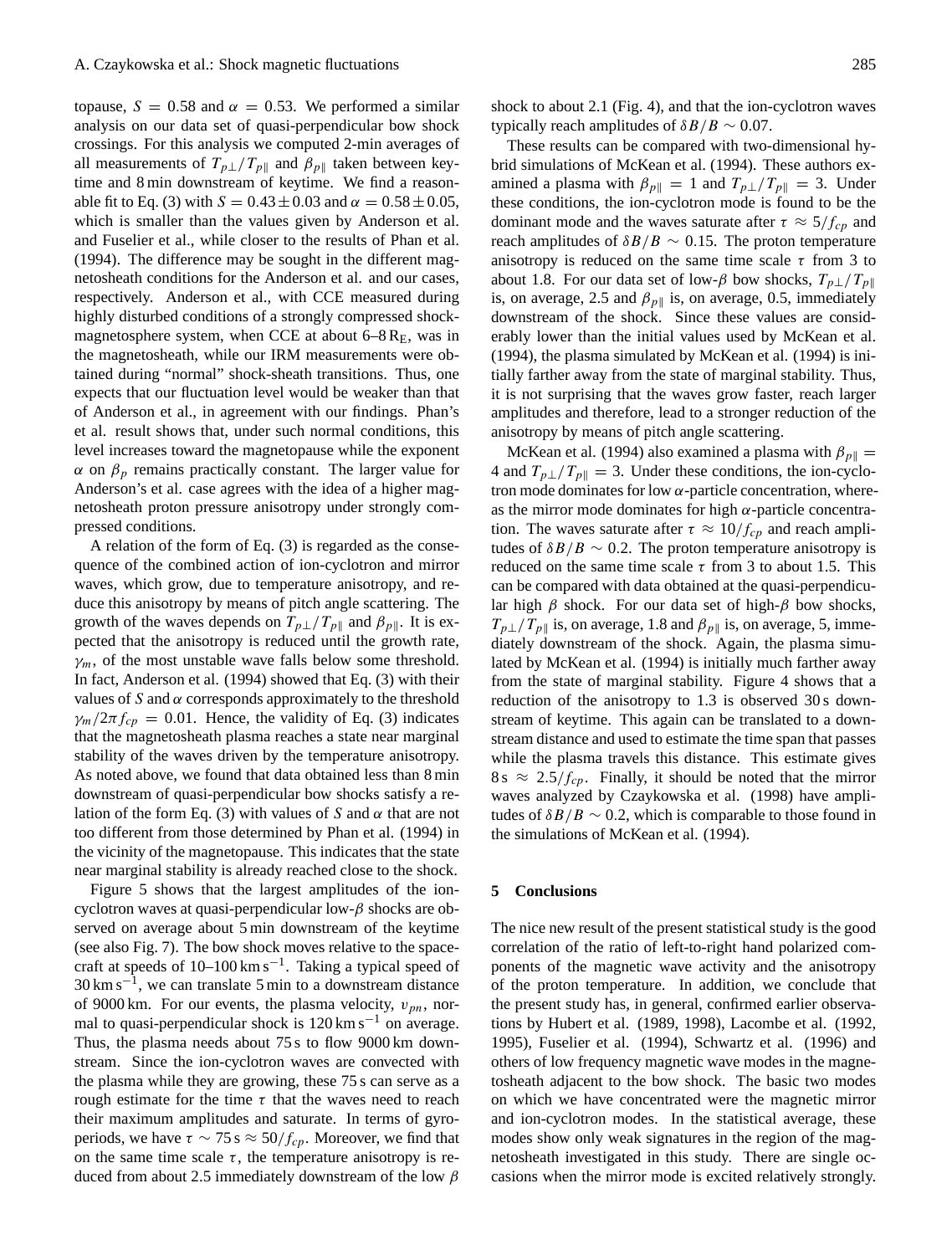Such cases have been reported by Lacombe et al. (1992) and have been verified by us in a more comprehensive case study (Czaykowska et al., 1998). Cases of moderately intense electromagnetic ion-cyclotron modes behind the quasiperpendicular bow shock had been reported already long ago by Sckopke et al. (1990). But in the average picture of the shock-adjacent magnetosheath, these cases for the two wave modes seem to be the rarer events, most likely with the electromagnetic ion-cyclotron waves being the more probable ones, whenever more energetic ions pass across the shock. This is not unreasonable as one does not expect very strong anisotropies in the protons to evolve here, as the plasma is not sufficiently compressed at the shock distance where one is located relatively far away from the obstacle. Generally, stronger compression is expected closer to the magnetopause where it is known that the mirror mode is developing more frequently and at larger amplitude. On the other hand, when transmitted energetic ions are present, as in Sckopke's et al. (1990) case, the anisotropy would increase and one may expect mirror modes to become unstable as well. When this is not the case, it is due to four effects. First, the transmitted ions are only a minor component in the plasma, which is probably not sufficient to raise the anisotropy high enough for exceeding the mirror threshold. Second, the anisotropy is, however, as Sckopke et al. (1990) have convincingly demonstrated, high enough for making the electromagnetic ioncyclotron wave unstable. This simply requires large enough resonant energy of the resonant particles, and a positive temperature anisotropy  $[T_{p\perp}/T_{p\parallel}]_{res} - 1 > 0$  for only the resonant particles, while the mirror mode requires, in addition, a bulk positive pressure anisotropy and satisfaction of the mirror criterion. The few resonant ions may not be in sufficient numbers to produce high enough bulk anisotropy. Third, the ion-cyclotron wave is known to compete heavily with the mirror mode and may, in many cases, win. This is the case during the fourth effect, when the plasma contains lots of warm or even hot electrons which Landau damp the mirror mode. This is certainly the case just behind the shock where electrons are heated very strongly. Further down, as they stream farther into the magnetosheath, the electrons cool due to several effects and close to the magnetopause, they are less dangerous for the mirror mode. The detailed explanation of the observations does, however, require more theoretical efforts. In particular, one general property of our spectra which we have not yet discussed, but which is remarkable in all of the sheath spectra, is that the spectra generally possess a break around ∼0.1 Hz with a relatively flat power law decay at lower than break frequency, and a steeper power law decay at higher than break frequency. This behaviour confirms that the magnetic turbulence in the magnetosheath, to some extent, is a scale-invariant feature. We will not discuss any interpretation of this well known fact at this point. There are several reasons for the generation of this kind of spectrum, one of which is the Doppler broadening of low frequency turbulence by high magnetosheath flow, in which case, the power spectra simply map the k-spectrum of the turbulence. The steep high-frequency decay has, in most cases,

a power-law index between −2 and −3, while the low frequency spectrum has a power-law index closer to  $-1$ . In any case, interpretation of these laws is still missing.

*Acknowledgements.* G. Paschmann and H. Lühr were the principal investigators of the AMPTE/IRM plasma and magnetic field experiments, respectively. We appreciate valuable discussions with our late colleague N. Sckopke who passed away on 28 November 1999. We also thank the two referees for their helpful remarks.

Topical Editor thanks M. B. Bavassano Cattaneo and D. Hubert for their help in evaluating this paper.

## **References**

- Anderson, B. J. and Fuselier, S. A., Magnetic pulsations from 0.1 to 4.0 Hz and associated plasma properties in the Earth's subsolar magnetosheath and plasma depletion layer, J. Geophys. Res., 98, 1461–1479, 1993.
- Anderson, B. J., Fuselier, S. A., Gary, S. P., and Denton, R. E., Magnetic spectral signatures in the Earth's magnetosheath and plasma depletion layer, J. Geophys. Res., 99, 5877–5891, 1994.
- Bauer, T. M., Baumjohann, W., Treumann, R. A., Sckopke, N., and Lühr, H., Low-frequency waves in the near-Earth plasma sheet, J. Geophys. Res., 100, 9605–9617, 1995.
- Bavassano-Cattaneo, M. B., Basile, C., Moreno, G., and Richardson, J. D., Evolution of mirror structures in the magnetosheath of Saturn from the bow shock to the magnetopause, J. Geophys. Res., 103, 11961–11972, 1998.
- Belcher, J. W. and Davis, L., Large-amplitude Alfvén waves in the interplanetary medium, 2, J. Geophys. Res., 76, 3534-3563, 1971.
- Blanco-Cano, X. and Schwartz, S. J., AMPTE-UKS observations of low frequency waves in the ion foreshock, Adv. Space Res., 15 (8/9), 97–101, 1995.
- Burgess, D., Cyclical behaviour of quasi-parallel collisionless shocks, Geophys. Res. Lett., 16, 345–349, 1989.
- Czaykowska, A., Bauer, T. M., Treumann, R. A., and Baumjohann, W., Mirror waves downstream of the quasi-perpendicular bow shock, J. Geophys. Res., 103, 4747–4753, 1998.
- Edmiston, J. P. and Kennel, C. F., A parametric survey of the first critical Mach number for a fast MHD shock, J. Plasma Phys., 32, 429–441, 1984.
- Fuselier, S. A., Anderson, B. J., Gary, S. P., and Denton, R. E., Ion anisotropy/beta correlations in the Earth's quasi-parallel magnetosheath, J. Geophys. Res., 99, 14931–14936, 1994.
- Gary, S. P., Low-frequency waves in a high-beta collisionless plasma: Polarization, compressibility and helicity, J. Plasma Phys., 35, 431–447, 1986.
- Gary, S. P., Fuselier, S. A., and Anderson, B. J., Ion anisotropy instabilities in the magnetosheath, J. Geophys. Res., 98, 1481– 1488, 1993.
- Greenstadt, E. W. and Mellott, M. M., Plasma wave evidence for reflected ions in front of subcritical shocks: ISEE 1 and 2 observations, J. Geophys. Res., 92, 4730–4734, 1987.
- Greenstadt, E. W., Le, G., and Strangeway, R. J., ULF waves in the foreshock, Adv. Space Res., 15 (8/9), 71–84, 1995.
- Hasegawa, A., Drift mirror instability in the magnetosphere, Phys. Fluids, 12, 2642–2650, 1969.
- Hasegawa, A., Plasma Instabilities and Nonlinear Effects, Springer-Verlag, New York, 1975.